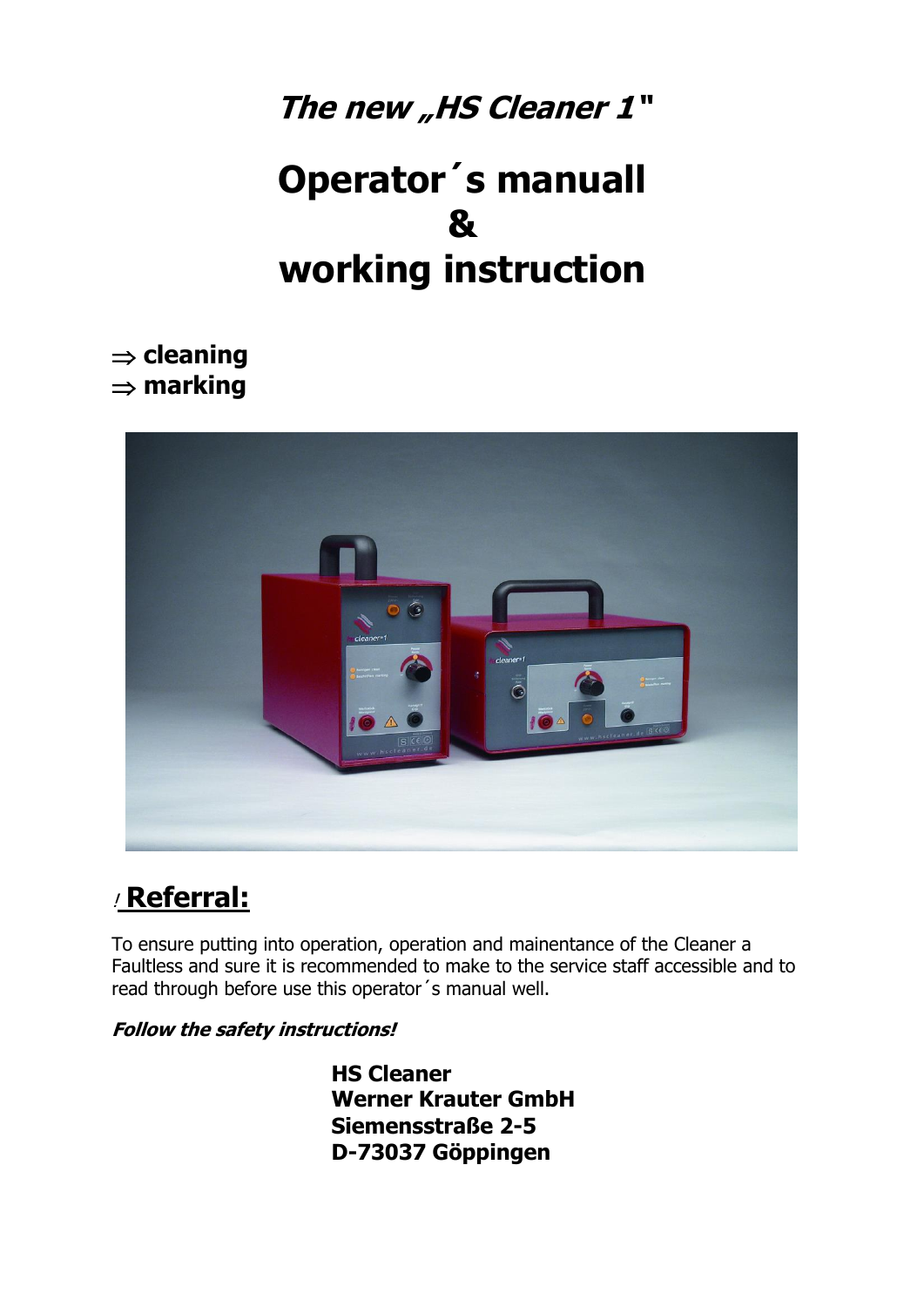## **HS Cleaner 1**

# **List of contents**

| 1. Purpose                                              | Page 3                     |
|---------------------------------------------------------|----------------------------|
| 2. Saftey instructions                                  | Page 3                     |
| 3. Technical data                                       | Page 3                     |
| 4. Transport instrutions                                | Page 4                     |
| 5. Putting into operation                               | Page 4                     |
| <b>6. Operating mode</b>                                | Page 4                     |
| 6.1 cleaning<br>6.2 marking dark<br>6.3 brush cleaning  | Page 4<br>Page 5<br>Page 6 |
| 7. Safety data                                          | Page 6                     |
| 8. Maintenance                                          | Page 6                     |
| 9. General                                              | Page 6                     |
| 10. Accessoires-/spare parts                            | Page 6                     |
| 11. Safety data sheet Cleanox 2                         | Page 6                     |
| 12. EC-conformity explanation                           | Page 7                     |
| <u>Enclosure:</u><br><b>Safety data sheet Cleanox 2</b> | Page 8                     |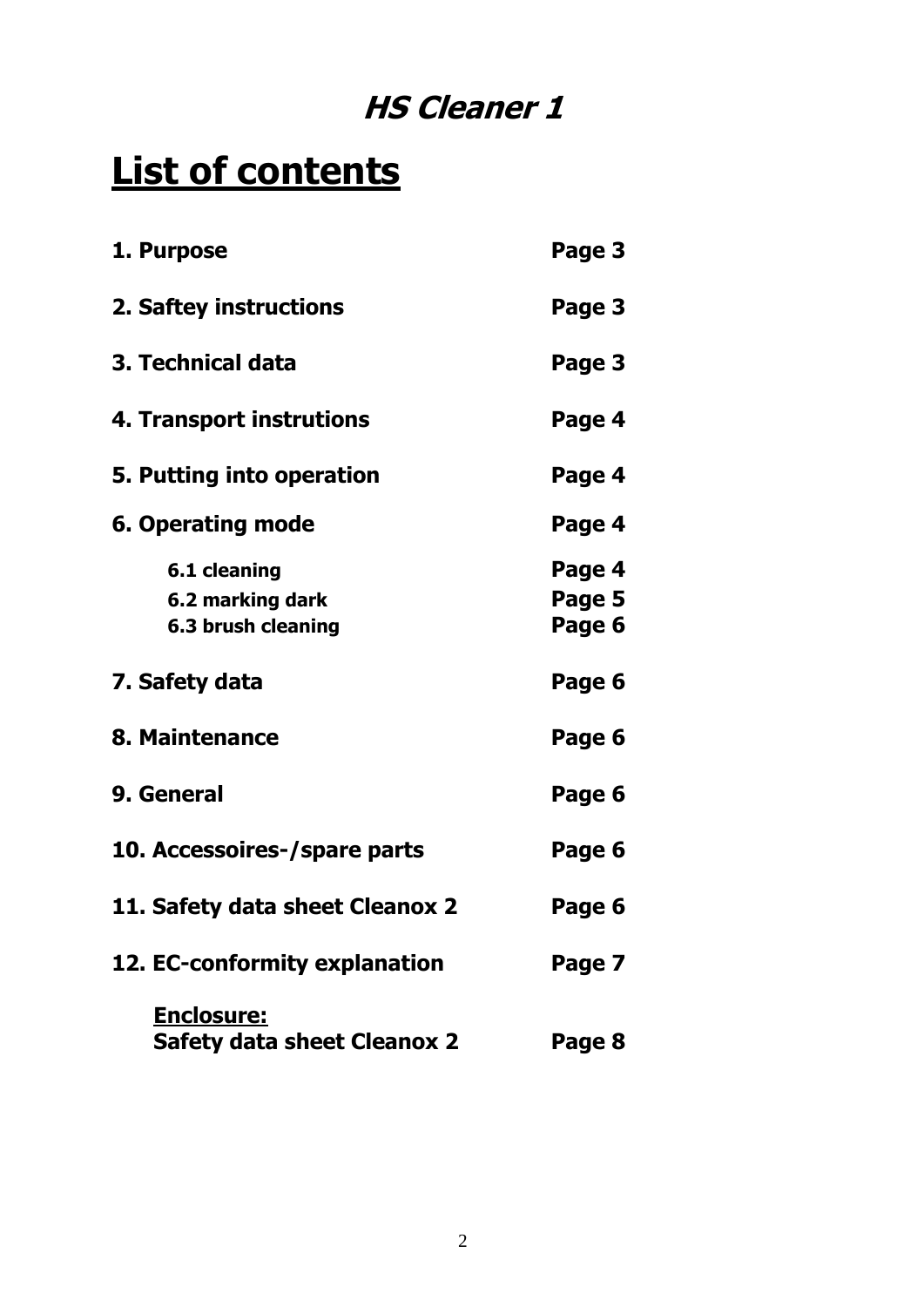### **1. Purpose:**

The device may exclusively to the cleaning of very alloyed steels as well as metal surfaces mark electrically more leadingly used be.

### **2. Safety instruction:**

Wearing protective clothing, acid-resistant protective gloves and safety goggles when work with the device. Working only in rooms ventilated well.

### **Avoid eye contact absolutely, injury danger!**

If Electrolyte liquid should reach the eyes nevertheless, with a lot of water at least 15 min. rinse out for a long time, immediately go to doctor! Cleaning at skin and cloth contact with a lot of water.

### **3. Technical data:**

| Line voltage              | 230 V, 50 Hz                                  |
|---------------------------|-----------------------------------------------|
| Protection primary        | micro fuse 5 x 20 mm, 5 A träge               |
| Protection secondary      | circuit breaker ETA 25 A                      |
| Nominal power             | 260 VA                                        |
| Output stream             | $0 - 18,5$ A bei 100 % ED                     |
| Highest secondary voltage | $AC - 14V$                                    |
| Enclosure rating          | <b>IP 21</b>                                  |
| Measures L x W x H        | 300 x 120 x 270 mm oder<br>260 x 220 x 220 mm |
| Weight                    | ca. 5,5 kg                                    |
|                           |                                               |

**The device is allowed to carry the "S-sign": Working suitably for it in narrow rooms with endangering specially for a Special safety.**

### **Producer:**

**HS Cleaner Werner Krauter GmbH Siemensstraße 2-5 D-73037 Göppingen**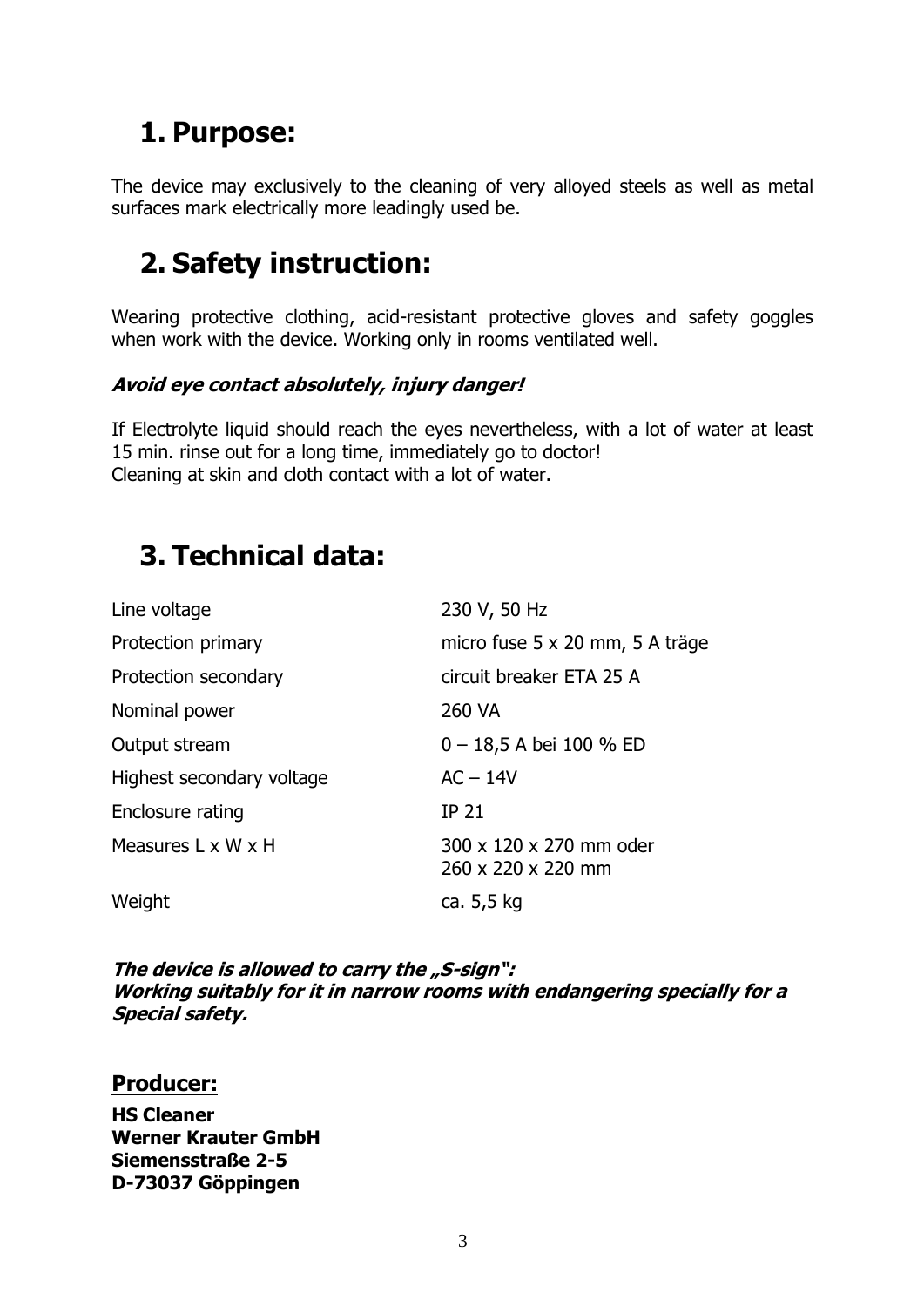### **4. Transport instruction:**

All containers have to be locked well!

Ambient temperature  $-5^{\circ}$  bis + 40° C

Max. rel. Air humidity 95 %, Use only in interiors.

The built-in electrical parts have to be protected from an immediate wetness influence.

### **5. Putting into operation:**

Importing connection lines into the equipment sockets by easily pushing at the plug red and black color identically.

Attaching hand stamps to the black cable with graphite electrode. Current stick red connect with workpiece.

### **Put stamps down always isolatedly!**

Plugging enclosed mains power line in at the back and putting switches on "on". If the light-emitting diode shines at the front, the device is operational.

## **6. Operating mode:**

### **6.1 cleaning:**

- Putting over stamps and fastening with rubber ring yellow, in front of moistened Keflar long time felt on both sides. Dipping stamps into the wide neck container filled with "Cleanox 2".
- Putting performance regulators on "norm" and switch on "cleaning".
- Under an easy pressure the welded seam by slow in front of-and clean forward movements backward.
- Put stamps always isolated down (f.e. in the wide neck container)!
- Rinsing off cleaned seam with water.
- Stamp and felt should be washed with water after finishing the work.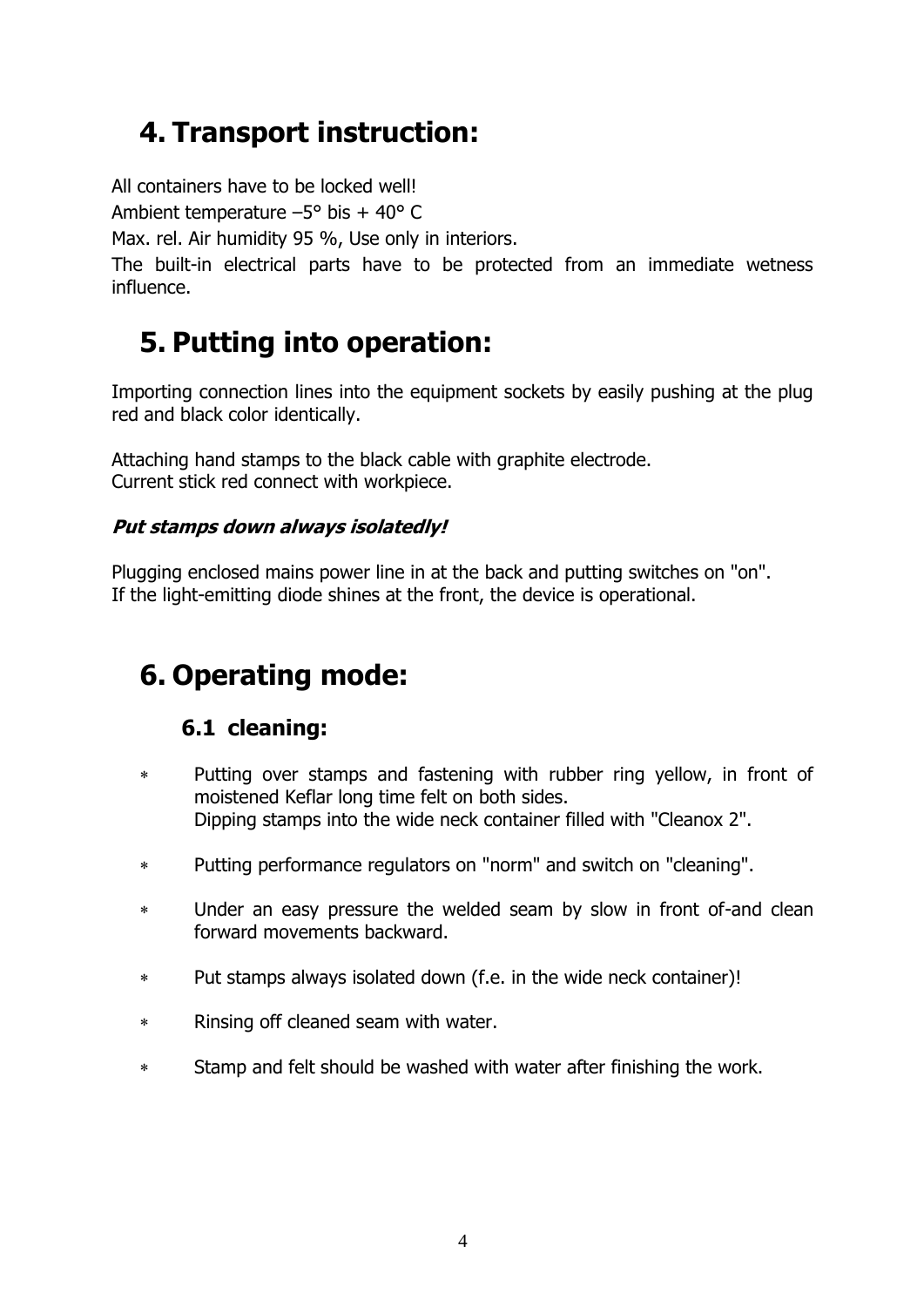### **6.2 Marking dark:**

The "**marking electrolyte universal**" (not contained into accessory suitcases)! is used for marking on metal and high-grade steel surfaces.

#### **Approach:**

- Putting stencil on workpiece cleaned well and fixing perhaps with adhesive tape.
- Attaching marking felt to the stamp and moistening this well
- \* Put performance regulator on "norm" and switch on "marking".
- Painting under an easy pressure over stencil slowly with a moistened stamp 2 until 3 times.
- **Put down after marking on stamps isolatedly!**
- Cleaning stamps and felt after the end of the marking stencil with water thoroughly With chafed through felt the protective switch could release 20 Amp. Remedy: Replacing felt and pressing in circuit breakers again:

### Area of application "marking electrolyt Universal":

| Steel                         | 10-14 V alternating current | 2-3 sec. or rather, 2-3 x overline                                                                                  |
|-------------------------------|-----------------------------|---------------------------------------------------------------------------------------------------------------------|
| High grade steel (V2A etc.)   | 9-14 V alternating current  | 2-3 sec. or rather 2-3 x overline                                                                                   |
| High alloy steel (18/10 etc.) | 12 V alternating current    | time of sign be reduced (or else<br>bright)                                                                         |
| Brass / copper                | 12 V alternating current    | 1-2 sec. or rather 1-2 x times overline<br>Rinsed off, dried and after this wash<br>with an easily moistened cloth. |
| Yellow chrome matt surface    | 12 V alternating current    | time of sign perhaps little extended                                                                                |
| Nickel coat                   | 12 V alternating current    | 2-3 sec. or rather 2-3 x overline                                                                                   |
| Zinc                          | 12-14 V alternating current | 1-4 sec. or 1-4 $\times$ overline                                                                                   |

#### **Generally applies to iron-bearing steels:**

As soon as the signing picture gets sheer (whitish), too much current runs.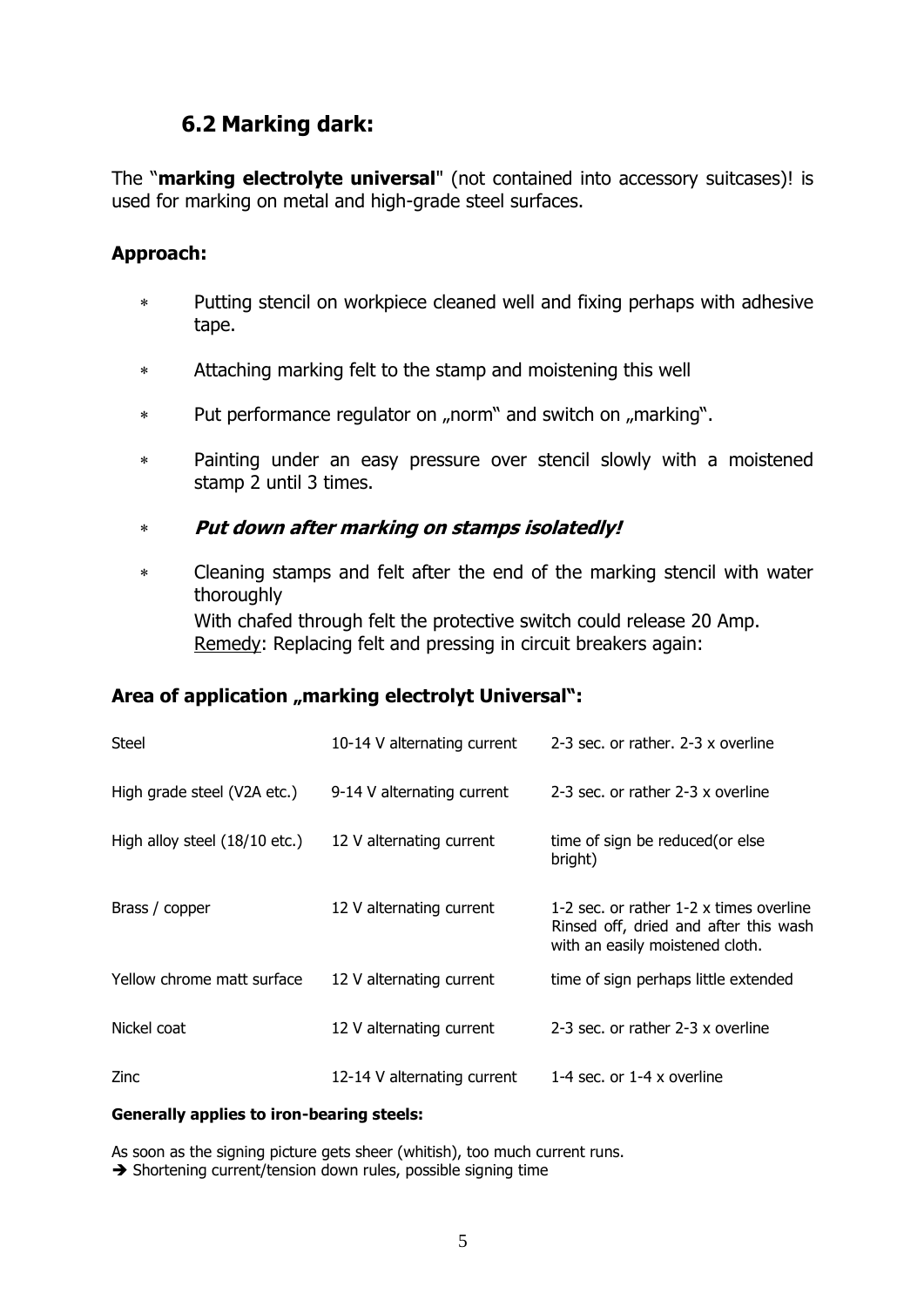#### **6.3 brush cleaning:**

AC cleaning take the power governor to  $-$  sign To optimise cleaning, you can rotating the power governor infinitely You can use the brush with all electrolyt After using clean the brush with fresh clear water

### **7. Safety data:**

Cleanox 2 is "corrosive" and with that it has no obligation duties. It is suitable for the remove of easy and strong oxide films.

Further information see under 11. Safety data Cleanox 2.

### **8. Maintenance:**

The device is maintenance-free. An annual check by an electric qualified employee to VDE 0701-1 is recommended.

### **9. General:**

The special qualities while cleaning and marking are achieved by a control engineering,, this one was developed exclusively for these tasks.

No function of the light-emitting diode on the front of the device:

Check ac power supply

The equipment fuse can if necessary "fine protection 5 x 20 mm 5 ares sluggish" be exchanged by high flaping the lid at the on and off switch (equipment rear).

### **10. Accessoires / spare parts:**

The accessories-/ spare part list is integrated and can be taken from our price list.

### **11. Safety data Cleanox 2:**

Enclosed you will receive the safety data sheet for electrolyt Cleanox 2.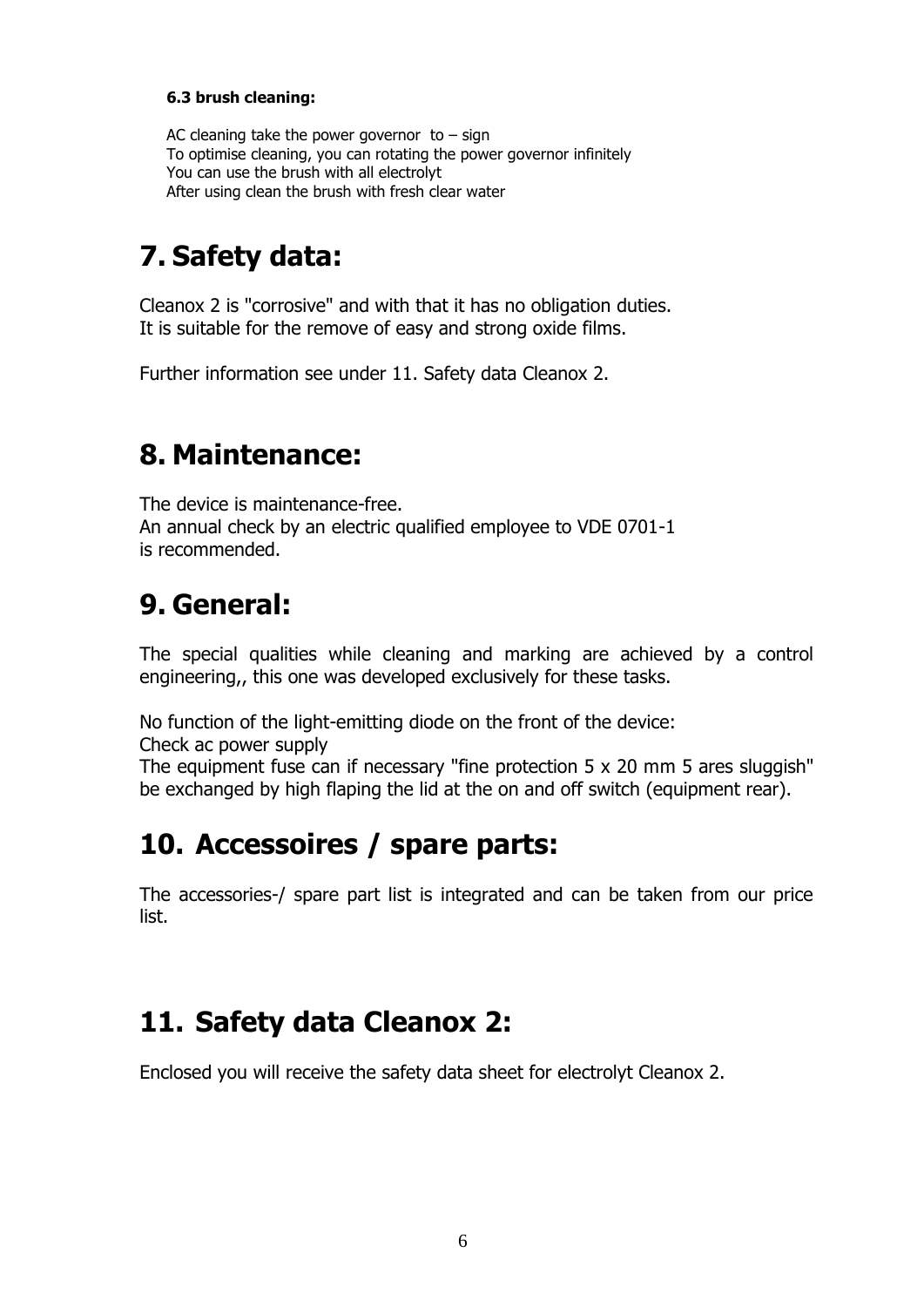### **12. EC-conformity explanation:**

**Description of the machine:** metal cleaning and marking device

**Machine type:** HS-Cleaner 1

In the execution brought about to circulation by us the machine meets the requirements of following guidelines in her conception:

EC low voltage guideline 73/23/EEC changed by 93/68/EEC EC guideline over electromagnetic compatibility 96/336/EEC.

### **Applied norms:**

EN 55011, EN 61000  $6 - 2$ , EN 61000  $3 - 2$ , EN 61000  $3 - 3$ 

In the case of unauthorized changes, inappropriate repairs or changes, which are not authorized by the manufacturer expressly, this explanation loses its validity

**HS Cleaner Werner Krauter GmbH Siemensstraße 2-5 D-73037 Göppingen**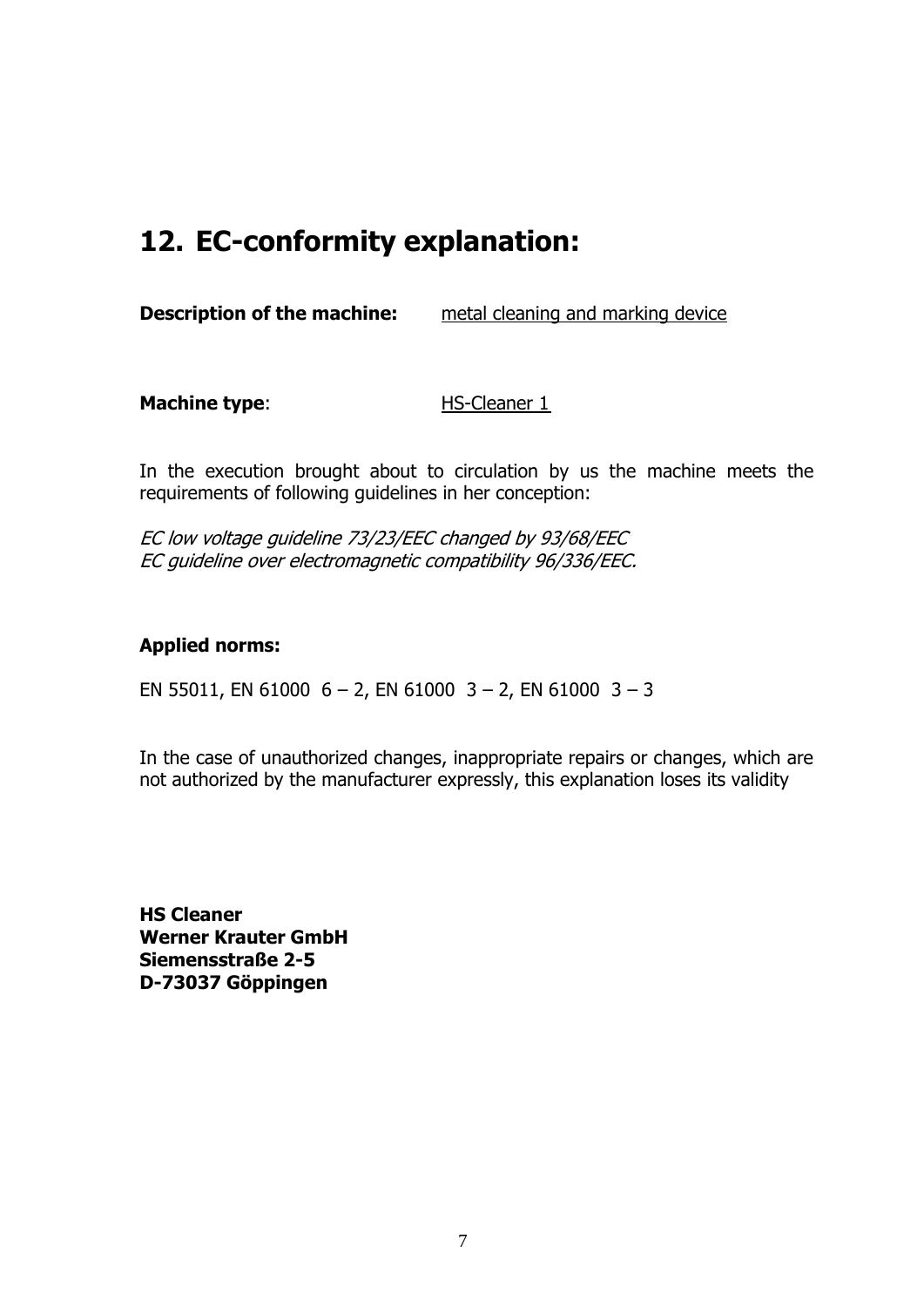

CLEANOX 2 Safety data sheet According to 91/155/EWG Page 1 of 4

reworked: 20.01.2015

#### **1. Substance/preparation- and company name.** Details on the product

| Details on the product |                                         |
|------------------------|-----------------------------------------|
| name:                  | Cleanox 2                               |
| supplier:              | HS-Cleaner Werner Krauter GmbH,         |
|                        | Siemensstraße 2-5, D-73037 Göppingen    |
| telephone:             | 07161 / 9383-123, Telefax 07161 / 9383- |
|                        | 1355                                    |
| emergency information: | see above                               |
|                        |                                         |

#### **2. Composition/details on components.**

Chemical characterisation:

Watery preparation from weak acidic components and auxiliary materials. Dangerous content substances:

| Dangerous content substances: |              |         |                |
|-------------------------------|--------------|---------|----------------|
| CAS-Nr: 7664-38-2             | description  | $Wt-96$ | classification |
| CAS-Nr. 7664-93-9             | mineral acid | -1 - 11 | R34-35         |

#### **3. Possible dangers of the preparation.**

Hazard description: corrosive Special explanation of dangers: For human and environment Irritates the eyes and the skin Water endangering class: 1

#### **4. First-Aid measures**

| General explanation: | change dirty clothes                  |
|----------------------|---------------------------------------|
| After skin contact:  | rinsing off with water and soap       |
| After eye contact:   | Washing eyes with water for long time |
|                      | thoroughly.                           |
| After swallowing:    | Not causing any vomiting.             |
|                      | consult a doctor immediately          |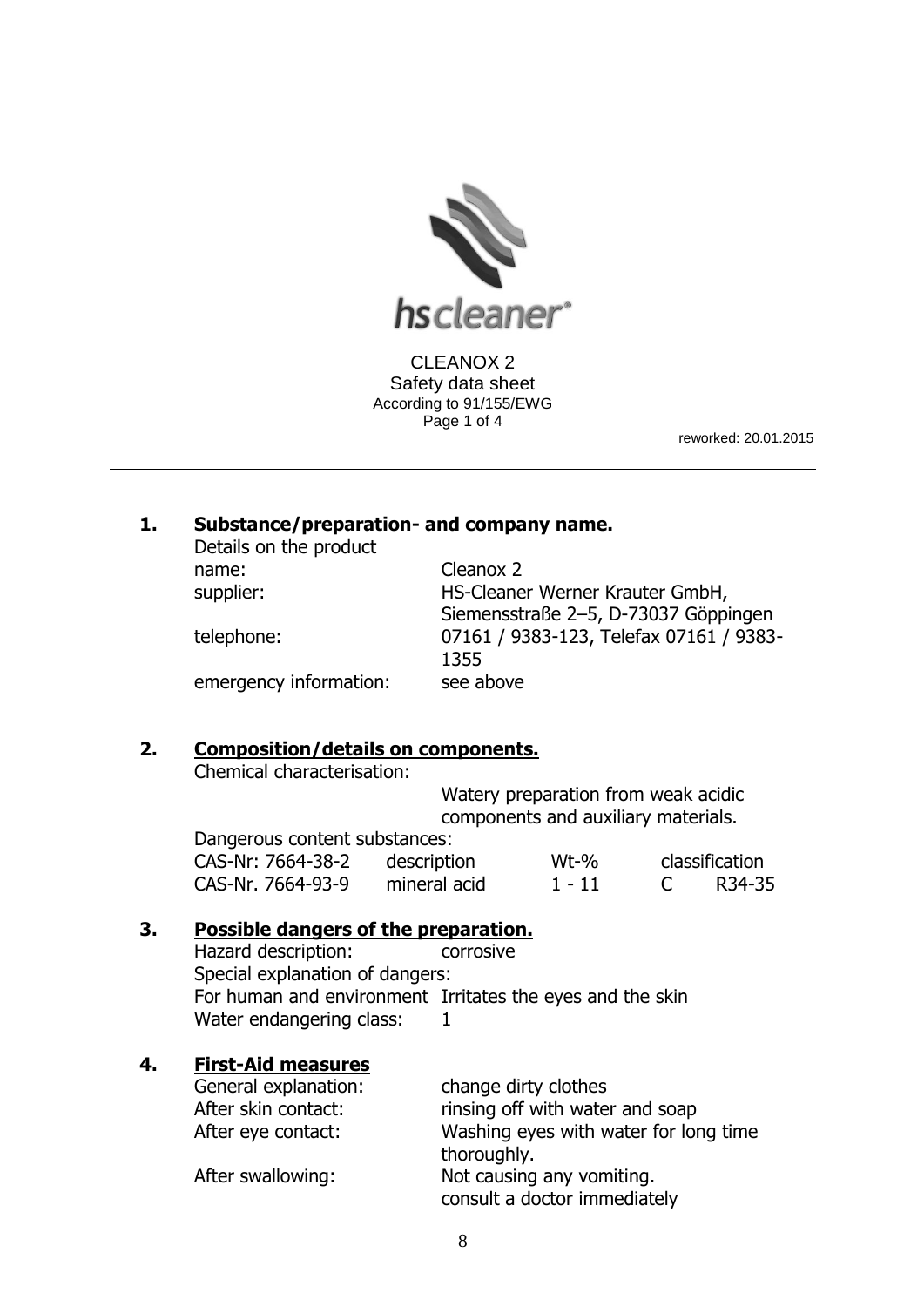

CLEANOX 2 Safety data sheet According to 91/155/EWG Page 2 of 4

reworked: 20.01.2015

### **5. Fire-fighting measures**

Suitable deleting means.: the product is not flammable For safety reasons Unsuitable deleting means: full jet of water Endangering specially by the substance, its waste products of combustion or arising gasses: may built up S02, H2S Special protective equipment:Carrying air recycling dependent breathing apparatus. Special dangers: At contact with metals can form hydrogen gas (danger of explosion!)

**6. Accidental release measures**

Person drawee precautions.:

|                                   | Keep unprotected persons away                                        |
|-----------------------------------|----------------------------------------------------------------------|
|                                   | Wear protective clothing                                             |
| Environmental precautions:        | Not letting electrolyte reach the sewage<br>system, waters and soil. |
| Method of cleaning up/admission.: |                                                                      |
|                                   | Soak up with innered absorbent material                              |

Disposing of contaminated material duly.

### **7. Handling**

Indications for secure dealing.:

Wear protective clothing

Avoid the formation of aerosols

Indications for the fire and explosion protection:

No special measures required Storage: Keeping containers locked thick at room

temperature and store it at a place that is ventilated well and dryly.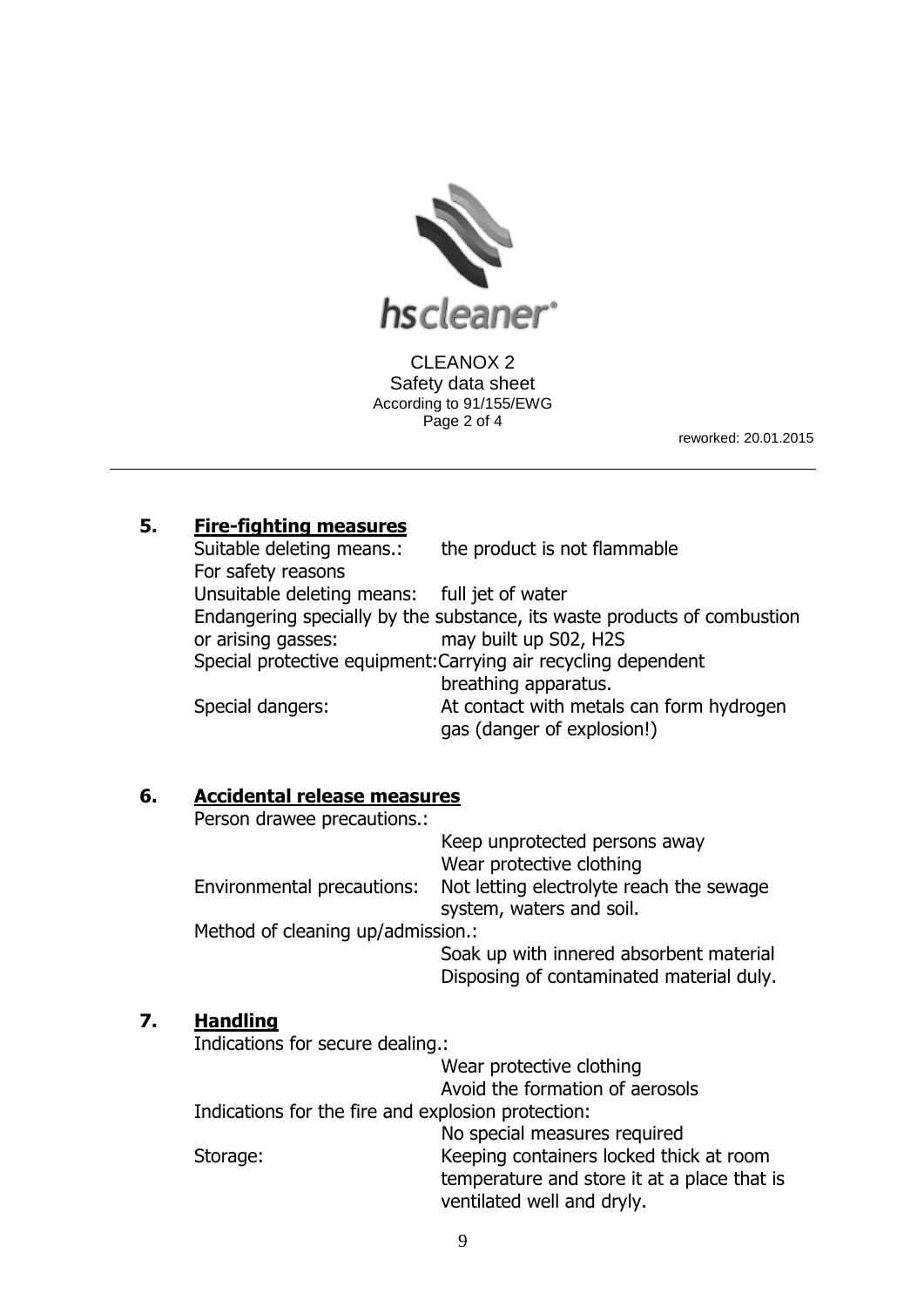

Acid-resistantly floor, don´t use metal containers. Further details: Offering protection against frost

CLEANOX 2 Safety data sheet According to 91/155/EWG Page 3 of 4

reworked: 20.01.2015

### **8. Exposure controls and personal protection**

Technical protection measures:

See point 7

Personal protection equipment:

General protection and hygiene explanations:

Avoid direct eye contact, do not eat, drink or smoke during the work Before the breaks and after finishing work wash

your hands.

Respiratory protection: At aerosol formation Eye protection: Safety goggles

Hand protection: Impermeable protective gloves Body protection: Adequate working clothes/ protective clothing.

### **9. Physical and chemical atributes**

| Form:                   | liquid                                        |
|-------------------------|-----------------------------------------------|
| Colour:                 | physically colourless, clear till pale yellow |
| Aroma:                  | Aromaless                                     |
| Flaming point:          | not appointed                                 |
| Density:                | at 20 $^{\circ}$ C 1,072 g/cm <sup>3</sup>    |
| Solubility into water.: | soluble                                       |
| Boiling point:          | $158^{\circ}$ C                               |
| Steam pressure at 20° C | $0,22$ mbar                                   |
| PH-value at 20° C       | weak acidic                                   |

### **10. Stability and reactivity**

to avoiding conditiones: avoid strong warming

to avoiding substances: metals, alkalis, metal oxides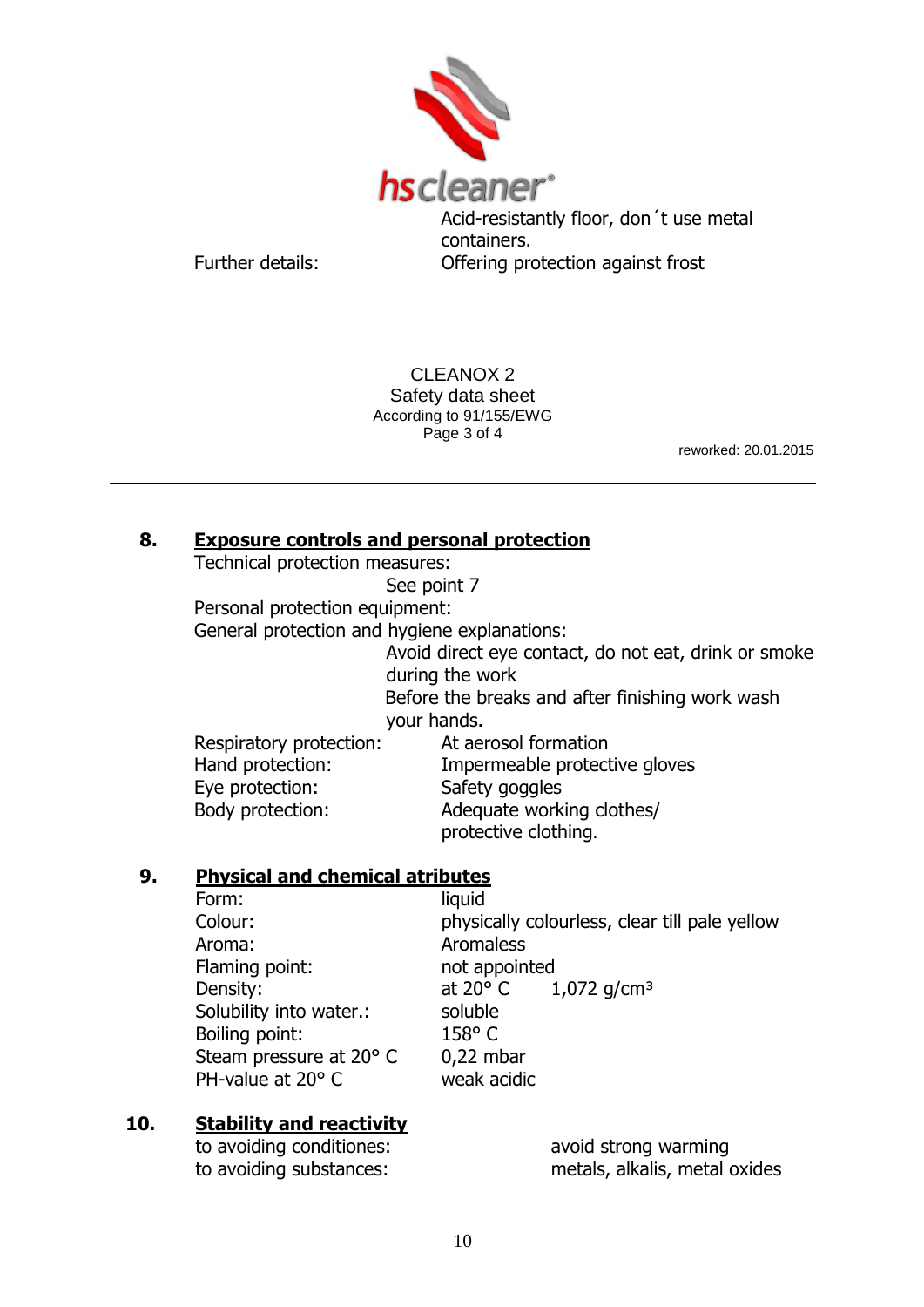

Dangerous products of decomposition: No decomposition at application as agreed.

Further details: Incompatible with iron-bearing connections steel, aluminum and its connections.



reworked: 20.01.2015

### **11. Details on toxicologie**

Irritancies to skin and eyes.

### **12. Details on ecology**

Water endangering class: 1(self-classification) Not letting condensed extract reach the sewage system, waters and soil.

### **13. Details on disposal**

Product recommendation:

Not letting it reach the sewage system Disposing not together with domestic garbage Disposing normally after neutralization on /(pH) 7. Disposal key: Waste no. 060106 not halogenous organic acids.

### **14. Details on transport**

No obligation duties according to the transport regulations

### **15. Regulations**

### **Identification according to the hazardous materials ordinance:**

corrosive **Special identification. :** No obligation duties on preparation